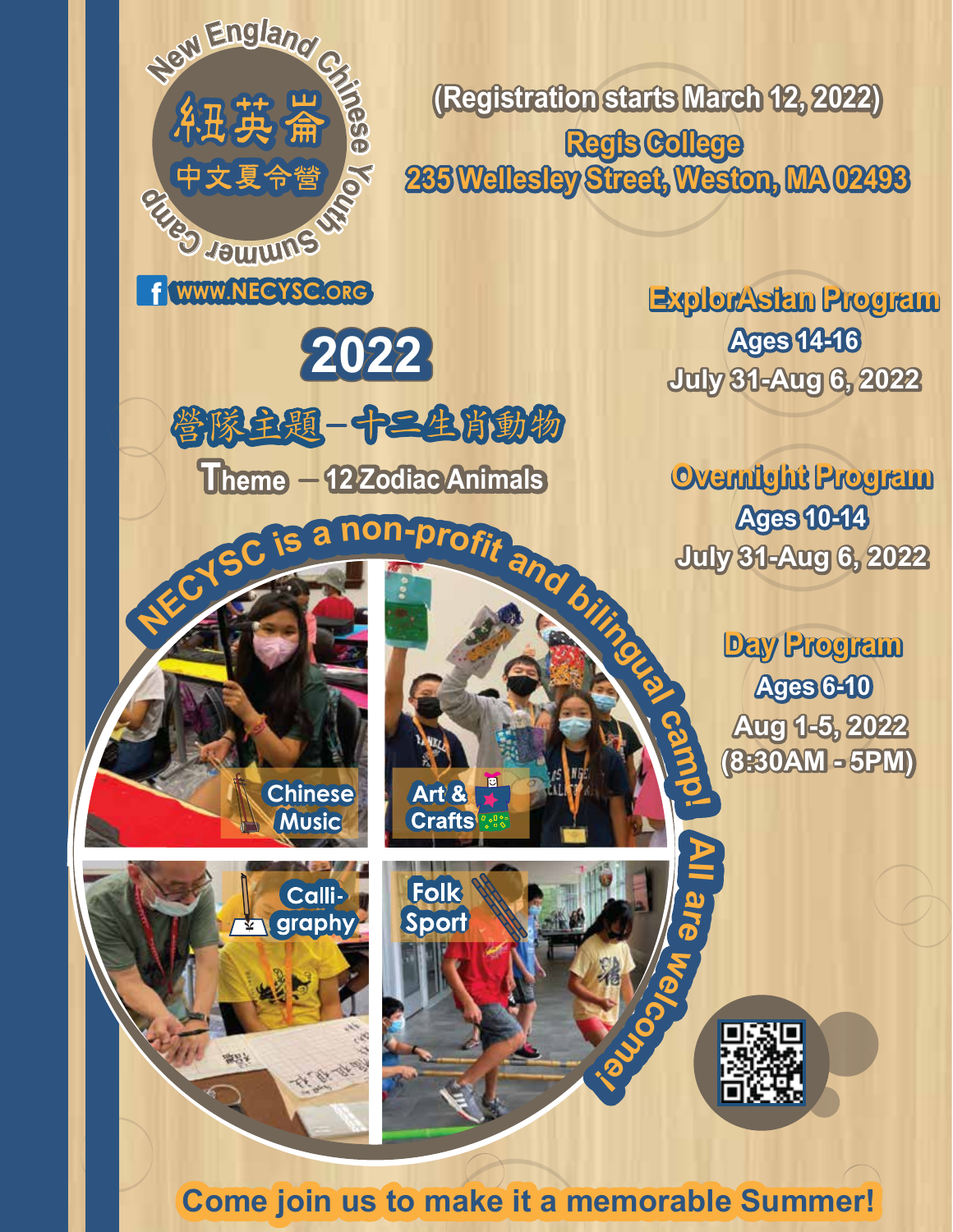

#### **NECYSC Camp Information 2022**

#### **Applications are being accepted on a rolling basis, as determined by postmark date of all required documents (i.e., all forms and payment). Please apply as early as possible to ensure a space. All of the following forms need to be received by NECYSC to be considered complete:**

- 1. Complete online registration at http://www.necysc.org
- 2. Send the following via mail (Priority date is postmark date of when we receive the LAST required items. All items are required unless indicated otherwise):
	- a. Check (one check per camper)
	- b. Camp forms (http://www.necysc.org/download.php)
		- i. Latest physical and immunization record within 1 year of camp start date.
		- ii. Medical Permission Slip (Required for any prescription medication)
		- iii. Financial Aid form (if applicable)

## General Information

| Camp Location:       | Regis College, 235 Wellesley Street, Weston, MA 02493                                                                                                                                          |
|----------------------|------------------------------------------------------------------------------------------------------------------------------------------------------------------------------------------------|
| Day Program:         | 6 to 10 years old (as of the $1st$ day of the camp)<br>Monday, August 1 - Friday, August 5, 2022<br>$8:30$ am - 5:00pm<br>Fee \$610                                                            |
| Overnight Program:   | 10 to 14 years old (as of the $1st$ day of the camp)<br>Sunday, July 31 - Saturday, August 6, 2022<br>Fee \$1,100                                                                              |
| ExplorAsian Program: | 14 to 16 years old (as of the $1st$ day of the camp)<br>Sunday, July 31 - Saturday, August 6, 2022<br>Fee \$1,100                                                                              |
| CIT Program:         | Entering 11th grade in Fall 2020<br>Sunday, July 31 - Saturday, August 6, 2022<br>Fee \$600<br>(Please refer to CIT application packet for details)<br>https://www.necysc.org/v2/admission.php |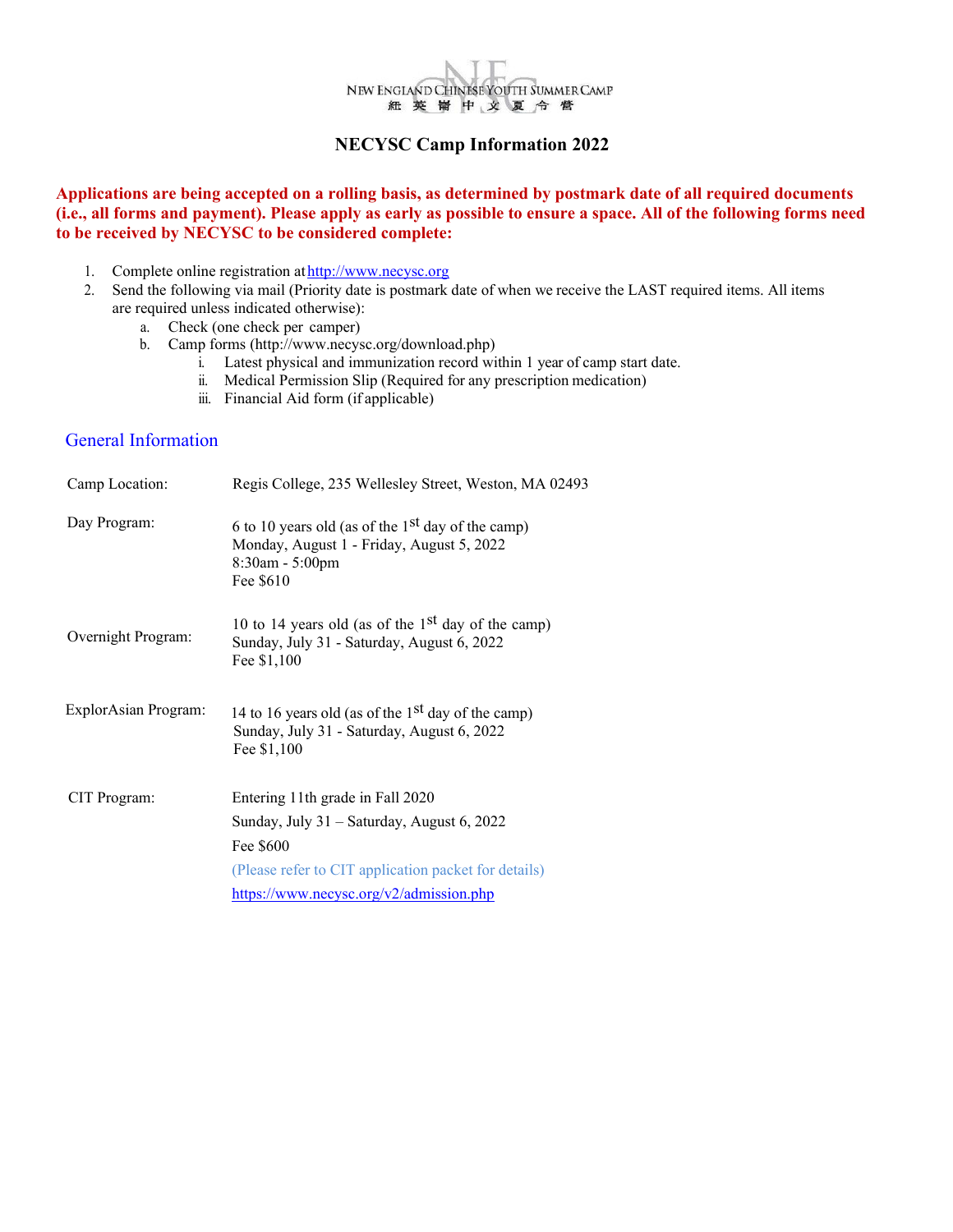## Application Deadline

Application dates: March 12, 2022 – June 15, 2022 (Overnight/EA) Application dates: March 12, 2022 – June 30, 2022 (Day)

#### Application Process

- 1. Online application will open on **March 12, 2022** at www.necysc.org/application/.
- 2. Returning campers should follow web site instructions to retrieve their Security Code, update personal information and register. Otherwise, apply as a new camper.
- 3. After you complete and submit the application online, an Application ID and Security Code will be provided. Please keep a copy of the ID and code for future reference; you will need them to check your application status online.
- 4. Write a separate check for each camper and include the camper's name and Application ID (if applying online). Make check payable to NECYSC and mail to the address below with all required forms. **Camper application is not deemed complete until online registration/paper application, payment, and all required forms have been received. The last postmark date of the receipt of these documents will determine your application priority.**
- 5. Registration will only be processed **after** NECYSC has received **all required documents and check.** If camper's annual physical exam is between registration start date and camp start date, please submit the current one to ensure camper is registered, and then send the new one as soon you have it, we cannot admit camper without the latest document.
- 6. Your check will be deposited when camper is accepted. If capacity is reached, we will automatically place your application on the wait list.
- 7. Application status will be available online at www.necysc.org/status/ with your Security Code.
- 8. Acceptance letters will be *emailed* out when the payment and all the required forms received so please make sure your email address is correct. A link for POD sign-up will be included in the acceptance letter. After the deadline, please check www.necysc.org or email registration@necysc.org for space availability. Acceptance after the deadline is based upon space availability.
- 9. Final camp information package will be mailed to accepted campers around **July 15th, 2022**.
- **10. Failure to comply with camp policies may result in forfeiture of camper acceptance.**

Mail all forms and check payable to:

# **NECYSC**

#### P. O. Box 615 Weston, MA 02493

## Refunds and Financial Aid

| Refunds:       | There will be a \$50 non-refundable handling fee charged (per camper) for withdrawal prior to May 1, 2022. No<br>refunds will be made for withdrawal after May 1, 2022. |  |  |  |  |  |
|----------------|-------------------------------------------------------------------------------------------------------------------------------------------------------------------------|--|--|--|--|--|
|                | There is a \$25 fee for changing programs (space permitting) after May 1, 2022.                                                                                         |  |  |  |  |  |
| Financial Aid: | We try our best to make our program affordable for everyone. Financial Aid is available based solely on need.                                                           |  |  |  |  |  |
|                | Please check the guidelines at www.necysc.org/financial aid.                                                                                                            |  |  |  |  |  |
|                | NECYSC will process financial aid applications upon receipt of all documentation. Delayed applications                                                                  |  |  |  |  |  |
|                | and forms may put camper on waiting list.                                                                                                                               |  |  |  |  |  |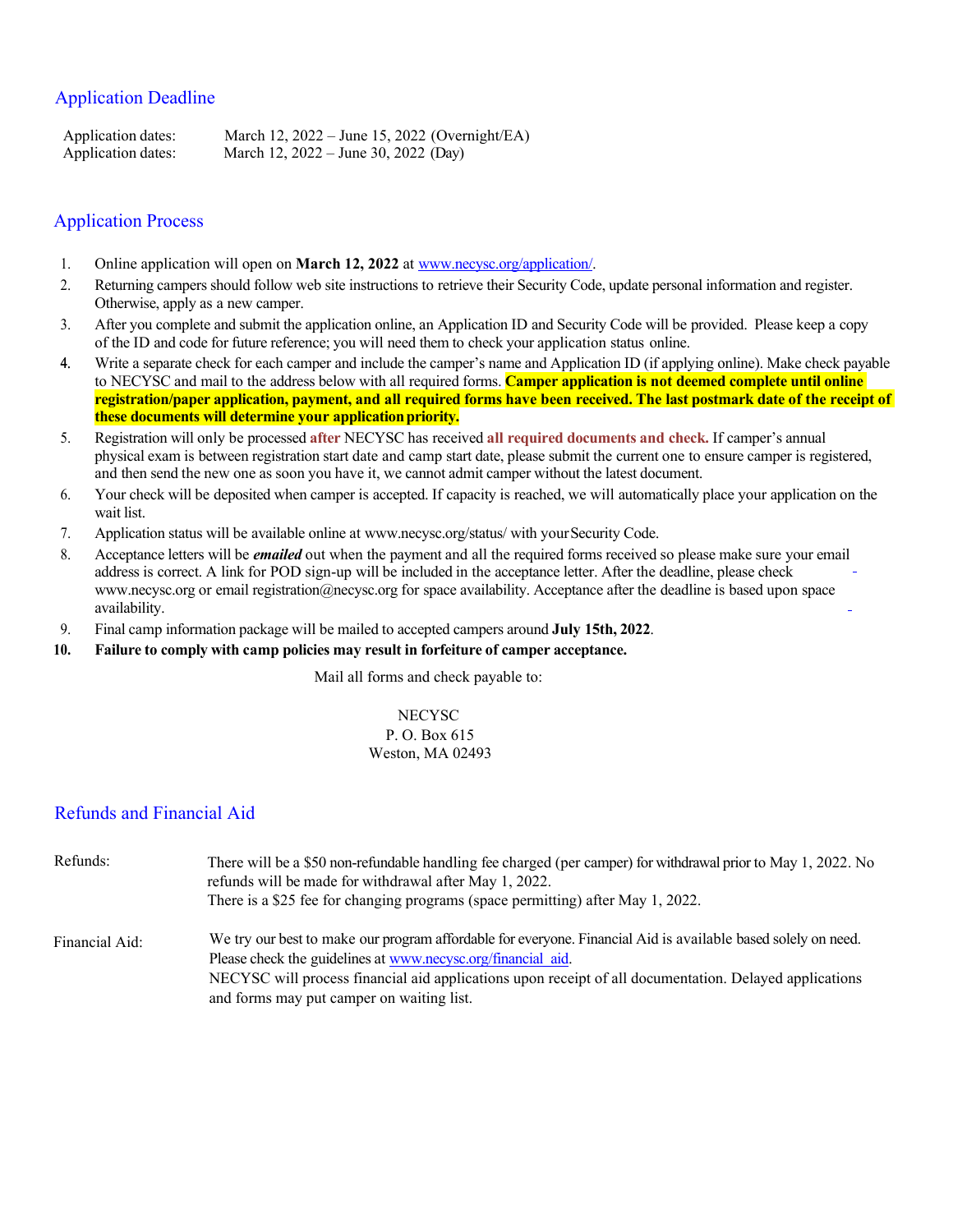## Parent on Duty (POD)

Please note the following changes have been made to POD for 2022:

NECYSC is a unique camp in that we are primarily run by volunteers. We require parents of campers to volunteer during camp week to assist with many essential and important tasks that will help maintain and run the operation of the camp smoothly and safely. Your participation is not only a crucial contribution to the success of NECYSC but also it gives you a glimpse of your child(ren)'s camp life.

The NECYSC requires one POD shift for EACH camper in Overnight and ExplorAsian programs but two POD shifts per family at the maximum. If your family has more than 2 campers, you only need to complete 2 POD shifts. Sign up will be available on May 1, 2022.

We will need PODs for 3 shifts during camp week. Please sign up for a POD shift by June 15, 2022 to avoid a POD waiver fee.

Shift # 1: 6:00 PM – 11:00 PM

Shift #2:  $11:00 \text{ PM} - 3:30 \text{ AM}$ 

Shift # 3:  $3:30$  AM – 8:00 AM

POD is optional for the Day Program, although we strongly encourage parents to help out. Please contact us at  $pr@nexpec.org$  if you are a parent of the Day or CIT program, and interested in volunteering during camp week. Your help is greatly appreciated.

#### Other Important Rules

NECYSC will ONLY process camper registration application **when check and all required forms are received. (See full list at the beginning of document).** 

**Parent and Family Visitation:** We **DO NOT** allow visitation during the camp week. Camp events including carnival, talent show, and the dance are closed events. We encourage parents and immediate family members to attend the closing performances.

**Camper Leave Policy:** We recommend that you schedule other commitments outside the week of camp. We **DO NOT** allow leave for routine medical appointments, athletic commitments, activities and family visits.

**Early Camp Check Out:** Early camp check out is available for those families who have extenuating circumstances and need to check out earlier. We will require completion of the OVERNIGHT/EXPLORASIAN CAMPER EARLY CHECK OUT REQUEST FORM.

Any **outstanding** documentation, fees, or other required information not resolved by the first day of camp will result in loss of camper acceptance.

## Camp Description

| Mission:             | The New England Chinese Youth Summer Camp (NECYSC) started in 1987 as part of Greater Boston Chinese<br>Cultural Association, a nonprofit 501 (c) (3) organization operated by volunteers. NECYSC's mission is to create and<br>foster community involvement among our youths interested in Chinese arts and culture.                                                                                                                                                                                                                                                                                                                                                                                                                                                                                                                                                    |
|----------------------|--------------------------------------------------------------------------------------------------------------------------------------------------------------------------------------------------------------------------------------------------------------------------------------------------------------------------------------------------------------------------------------------------------------------------------------------------------------------------------------------------------------------------------------------------------------------------------------------------------------------------------------------------------------------------------------------------------------------------------------------------------------------------------------------------------------------------------------------------------------------------|
| Day Program:         | The camp atmosphere provides a great opportunity to make new friends and keep in touch with old ones. We<br>provide cultural enrichment to campers that fulfill a sense of community and individual identity. Teachers will<br>present interactive, hands-on workshops in martial arts, Chinese dancing, arts and crafts, and Chinese painting.<br>Each camper is assigned to a group led by counselors and CITs with whom they spend the entire day.                                                                                                                                                                                                                                                                                                                                                                                                                    |
|                      | <b>Late pick-up Fee:</b> \$1 per minute past the normal pick-up time.                                                                                                                                                                                                                                                                                                                                                                                                                                                                                                                                                                                                                                                                                                                                                                                                    |
| Overnight Program:   | In addition to the activities Day campers enjoy, our overnight campers will also engage in evening activities such<br>as hall gatherings, talent show, dance, movie night, and a carnival.                                                                                                                                                                                                                                                                                                                                                                                                                                                                                                                                                                                                                                                                               |
| ExplorAsian Program: | This program aims to provide a warm and fun environment for high school students to explore their Asian-American<br>identity and develop their voices and leadership skills through project-based learning. A broad range of class topics are<br>chosen to develop campers' leadership skills, identity discovery, understanding of social justice, and professional<br>readiness. Campers will further explore these topics in team settings to accomplish a project using various<br>technologies. Campers will also have a chance to participate in team sports and games, take classes in cooking, arts<br>and crafts, and other more 'traditional' camp activities. There will also be various workshops where campers can<br>learn more about various aspects of Asian heritage. For more information, please e-mail questions to:<br>assistantdirector@necysc.org |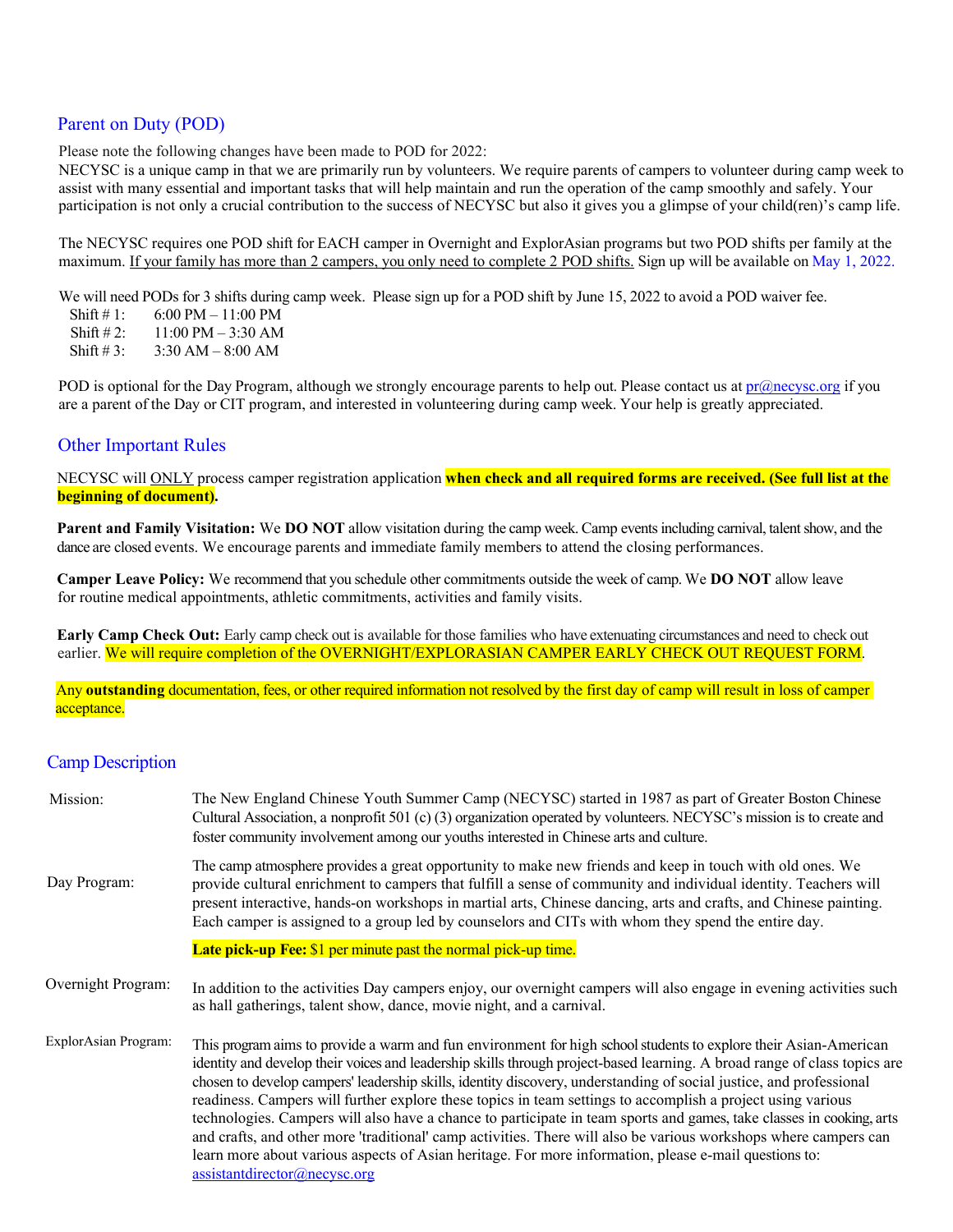# Other Inquiries or More Information

For other inquires or more information, see: www.necysc.org/ or e-mail: registration@necysc.org if you have further questions.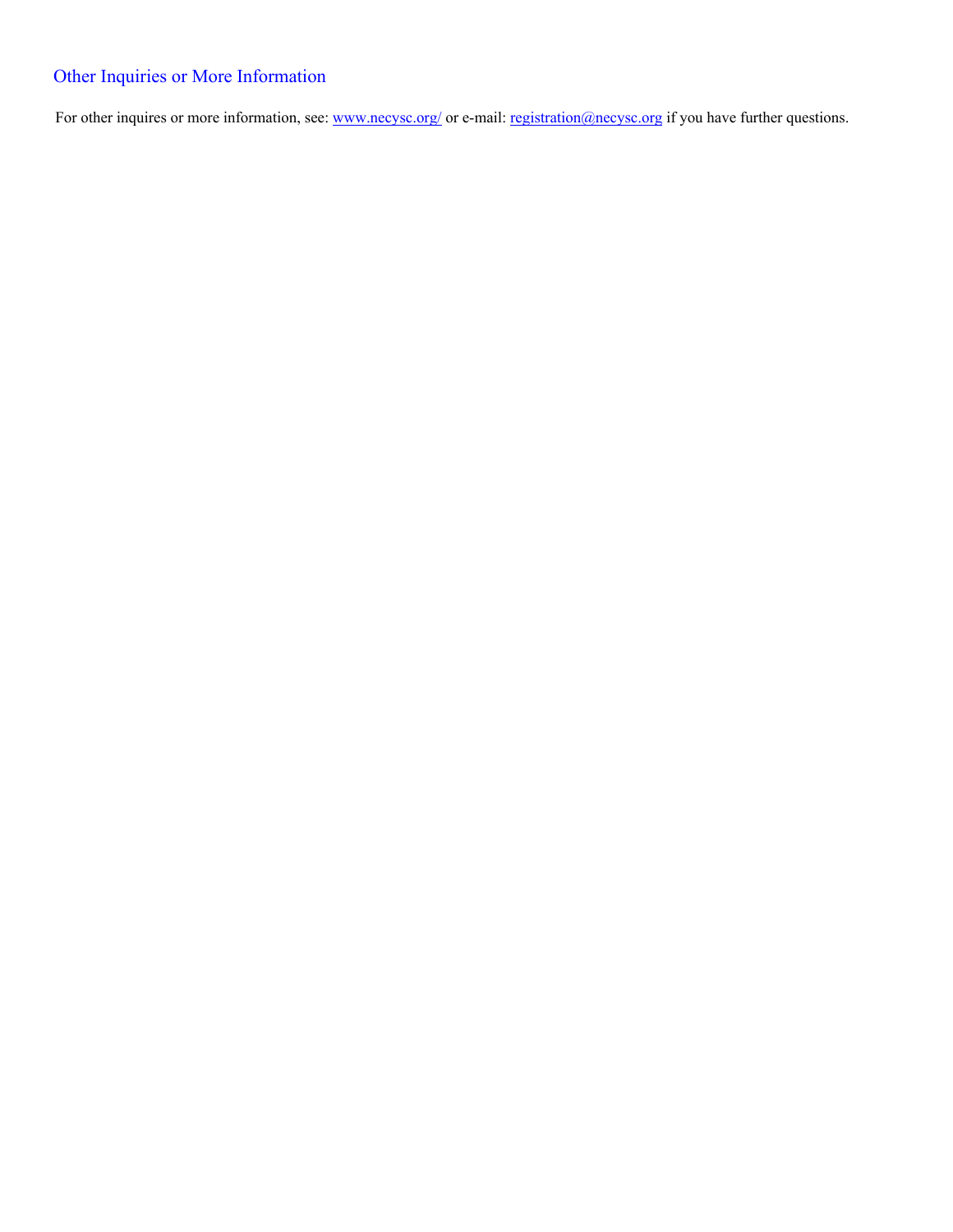# **Authorization to Administer Medication to a Camper**

**(completed by parent/guardian)** 

| <b>Camper and Parent/Guardian Information</b>           |                      |                          |  |  |  |  |  |
|---------------------------------------------------------|----------------------|--------------------------|--|--|--|--|--|
| Camper's Name:                                          |                      |                          |  |  |  |  |  |
| Age:                                                    | Food/Drug Allergies: |                          |  |  |  |  |  |
| Diagnosis (at parent/guardian discretion):              |                      |                          |  |  |  |  |  |
| Parent/Guardian's Name:                                 |                      |                          |  |  |  |  |  |
| Home Phone:                                             |                      | <b>Business Phone:</b>   |  |  |  |  |  |
| Emergency Telephone:                                    |                      |                          |  |  |  |  |  |
| <b>Licensed Prescriber Information</b>                  |                      |                          |  |  |  |  |  |
| Name of Licensed Prescriber:                            |                      |                          |  |  |  |  |  |
| <b>Business Phone:</b>                                  |                      | Emergency Phone:         |  |  |  |  |  |
| <b>Medication Information 1</b>                         |                      |                          |  |  |  |  |  |
| Name of Medication:                                     |                      |                          |  |  |  |  |  |
| Dose given at camp:                                     |                      | Route of Administration: |  |  |  |  |  |
| Frequency:                                              |                      | Date Ordered:            |  |  |  |  |  |
| Duration of Order:                                      |                      | Quantity Received:       |  |  |  |  |  |
| Expiration date of Medication Received:                 |                      |                          |  |  |  |  |  |
| <b>Special Storage Requirements:</b>                    |                      |                          |  |  |  |  |  |
| Special Directions (e.g., on empty stomach/with water): |                      |                          |  |  |  |  |  |
| <b>Special Precautions:</b>                             |                      |                          |  |  |  |  |  |
| Possible Side Effects/Adverse Reactions:                |                      |                          |  |  |  |  |  |
| Other medications (at parent/guardian discretion):      |                      |                          |  |  |  |  |  |
| Location where medication administration will occur:    |                      |                          |  |  |  |  |  |
| <b>Medication Information 2</b>                         |                      |                          |  |  |  |  |  |
| Name of Medication:                                     |                      |                          |  |  |  |  |  |
| Dose given at camp:                                     |                      | Route of Administration: |  |  |  |  |  |
| Frequency:                                              |                      | Date Ordered:            |  |  |  |  |  |
| Duration of Order:                                      |                      | Quantity Received:       |  |  |  |  |  |
| Expiration date of Medication Received:                 |                      |                          |  |  |  |  |  |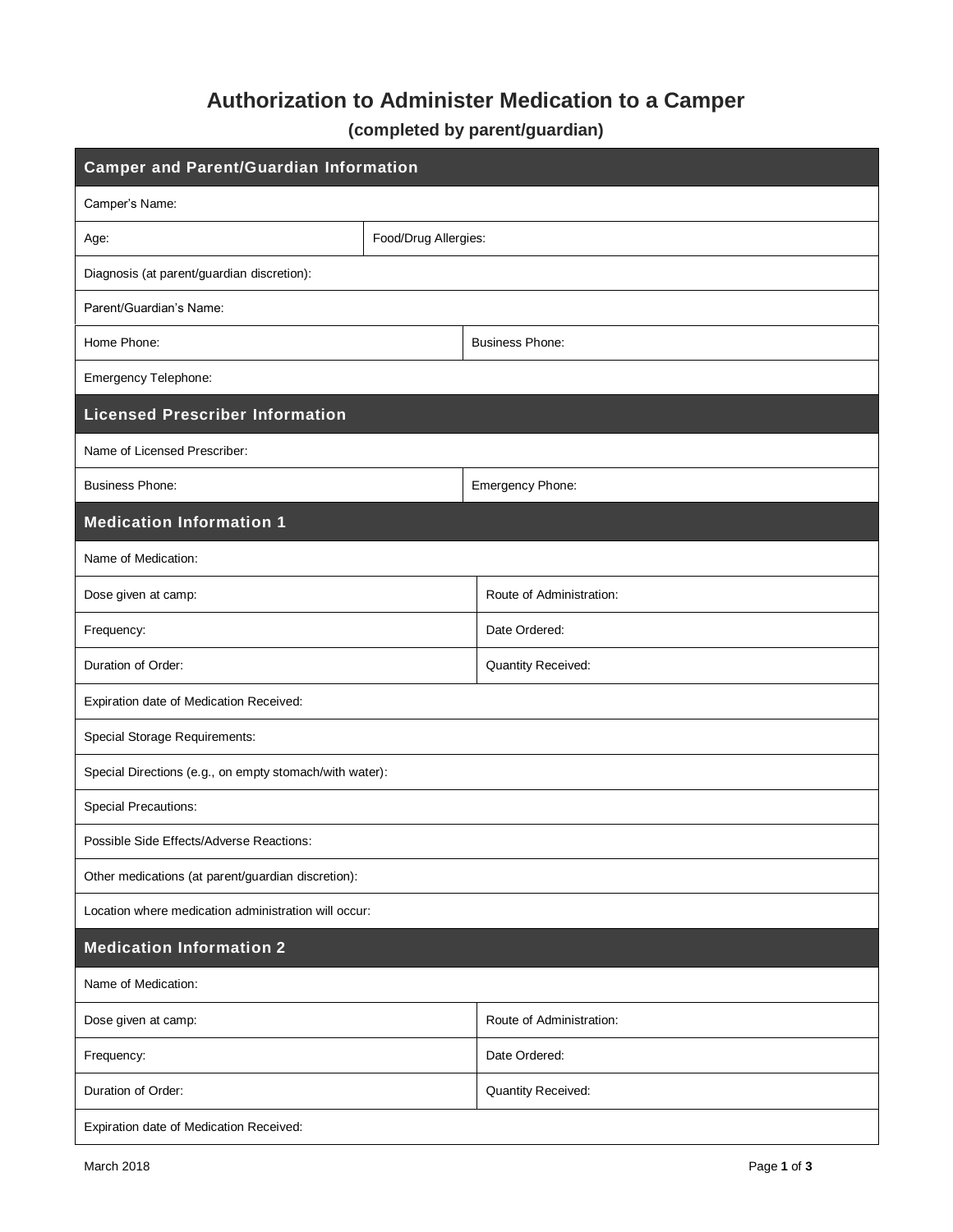| Special Storage Requirements:                                                                                                                                                                                                                                                                                                                                                                                                                                                                                                                                                                              |                |  |  |  |  |  |
|------------------------------------------------------------------------------------------------------------------------------------------------------------------------------------------------------------------------------------------------------------------------------------------------------------------------------------------------------------------------------------------------------------------------------------------------------------------------------------------------------------------------------------------------------------------------------------------------------------|----------------|--|--|--|--|--|
| Special Directions (e.g., on empty stomach/with water):                                                                                                                                                                                                                                                                                                                                                                                                                                                                                                                                                    |                |  |  |  |  |  |
| Special Precautions:                                                                                                                                                                                                                                                                                                                                                                                                                                                                                                                                                                                       |                |  |  |  |  |  |
| Possible Side Effects/Adverse Reactions:                                                                                                                                                                                                                                                                                                                                                                                                                                                                                                                                                                   |                |  |  |  |  |  |
| Other medications (at parent/guardian discretion):                                                                                                                                                                                                                                                                                                                                                                                                                                                                                                                                                         |                |  |  |  |  |  |
| Location where medication administration will occur:                                                                                                                                                                                                                                                                                                                                                                                                                                                                                                                                                       |                |  |  |  |  |  |
| <b>Authorization Information</b>                                                                                                                                                                                                                                                                                                                                                                                                                                                                                                                                                                           |                |  |  |  |  |  |
| I hereby authorize the health care consultant or properly trained health care supervisor at<br>the medication(s) listed above, in accordance with 105 CMR<br>430.160(C) and 105 CMR 430.160(D) [see below].                                                                                                                                                                                                                                                                                                                                                                                                | (name of camp) |  |  |  |  |  |
| If above listed medication includes epinephrine injection system:<br>I hereby authorize my child to self-administer, with approval of the health care consultant $\Box$ Yes $\Box$ No $\Box$ Not Applicable<br>I hereby authorize an employee that has received training in allergy awareness and epinephrine administration to administer<br>$\Box$ Yes $\Box$ No $\Box$ Not Applicable<br>If above listed medication includes insulin for diabetic management:<br>I hereby authorize my child to self-administer, with approval of the health care consultant $\Box$ Yes $\Box$ No $\Box$ Not Applicable |                |  |  |  |  |  |
| Signature of Parent/Guardian:                                                                                                                                                                                                                                                                                                                                                                                                                                                                                                                                                                              | Date:          |  |  |  |  |  |

\*\* **Health Care Consultant** at a recreational camp is a Massachusetts licensed physician, certified nurse practitioner, or a physician assistant with documented pediatric training. **Health Care Supervisor** is a staff person of a recreational camp for children who is 18 years old or older; is responsible for the day to day operation of the health program or component, and is a Massachusetts licensed physician, physician assistant, certified nurse practitioner, registered nurse, licensed practical nurse, or other person specially trained in first aid.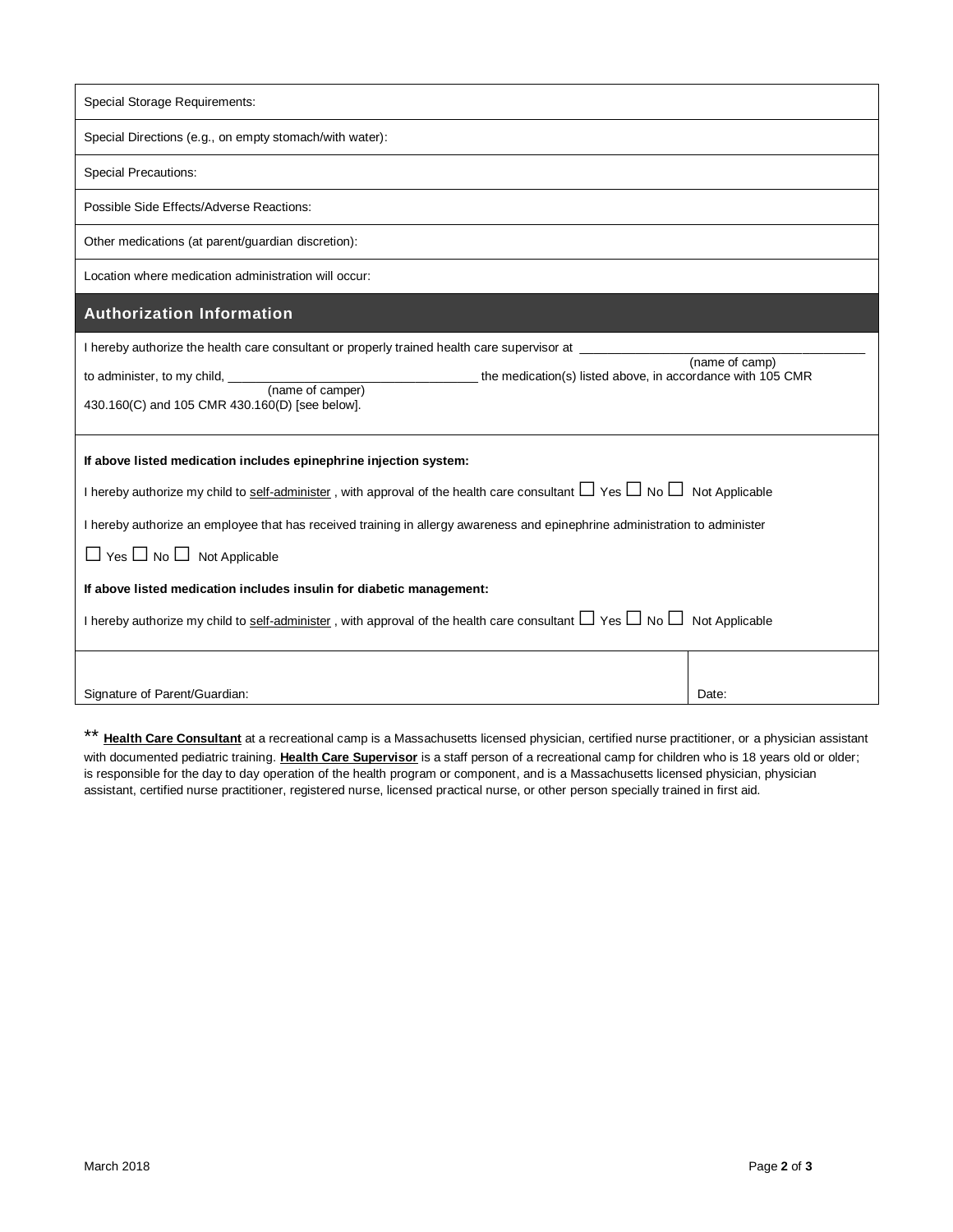#### **105 CMR 430 References**

**105 CMR 430.160(A):** Medication prescribed for campers shall be kept in original containers bearing the pharmacy label, which shows the date of filling, the pharmacy name and address, the filling pharmacist's initials, the serial number of the prescription, the name of the patient, the name of the prescribing practitioner, the name of the prescribed medication, directions for use and cautionary statements, if any, contained in such prescription or required by law, and if tablets or capsules, the number in the container. All over the counter medications for campers shall be kept in the original containers containing the original label, which shall include the directions for use. **(M.G.L. c. 94C § 21).**

**105 CMR 430.160(C):** Medication shall only be administered by the health care supervisor or by a licensed health care professional authorized to administer prescription medications. If the health care supervisor is not a licensed health care professional authorized to administer prescription medications, the administration of medications shall be under the professional oversight of the health care consultant. The health care consultant shall acknowledge in writing a list of all medications administered at the camp. Medication prescribed for campers brought from home shall only be administered if it is from the original container, and there is written permission from the parent/guardian.

**105 CMR 430.160(D):** A written policy for the administration of medications at the camp shall identify the individuals who will administer medications. This policy shall:

(1) List individuals at the camp authorized by scope of practice (such as licensed nurses) to administer medications; and/or other individuals qualified as health care supervisors who are properly trained or instructed, and designated to administer oral or topical medications by the health care consultant.

(2) Require health care supervisors designated to administer prescription medications to be trained or instructed by the health care consultant to administer oral or topical medications.

(3) Document the circumstances in which a camper, Heath Care Supervisor, or Other Employee may administer epinephrine injections. A camper prescribed an epinephrine auto-injector for a known allergy or pre-existing medical condition may:

a) Self-administer and carry an epinephrine auto-injector with him or her at all times for the purposes of self-administration if:

1) the camper is capable of self-administration; and

2) the health care consultant and camper's parent/guardian have given written approval

 (b) Receive an epinephrine auto-injection by someone other than the Health Care Consultant or person who may give injections within their scope of practice if:

1) the health care consultant and camper's parent/guardian have given written approval; and

 2) the health care supervisor or employee has completed a training developed by the camp's health care consultant in accordance with the requirements in 105 CMR 430.160.

(4) Document the circumstances in which a camper may self-administer insulin injections. If a diabetic child requires his or her blood sugar be monitored, or requires insulin injections, and the parent or guardian and the camp health care consultant give written approval, the camper, who is capable, may be allowed to self-monitor and/or self-inject himself or herself. Blood monitoring activities such as insulin pump calibration, etc. and self-injection must take place in the presence of the properly trained health care supervisor who may support the child's process of self-administration.

**105 CMR 430.160(F):** The camp shall dispose of any hypodermic needles and syringes or any other medical waste in accordance with 105 CMR 480.000: Minimum Requirements for the Management of Medical or Biological Waste.

**105 CMR 430.160(I):** When no longer needed, medications shall be returned to a parent or guardian whenever possible. If the medication cannot be returned, it shall be disposed of as follows:

(1) Prescription medication shall be properly disposed of in accordance with state and federal laws and such disposal shall be documented in writing in a medication disposal log.

(2) The medication disposal log shall be maintained for at least three years following the date of the last entry.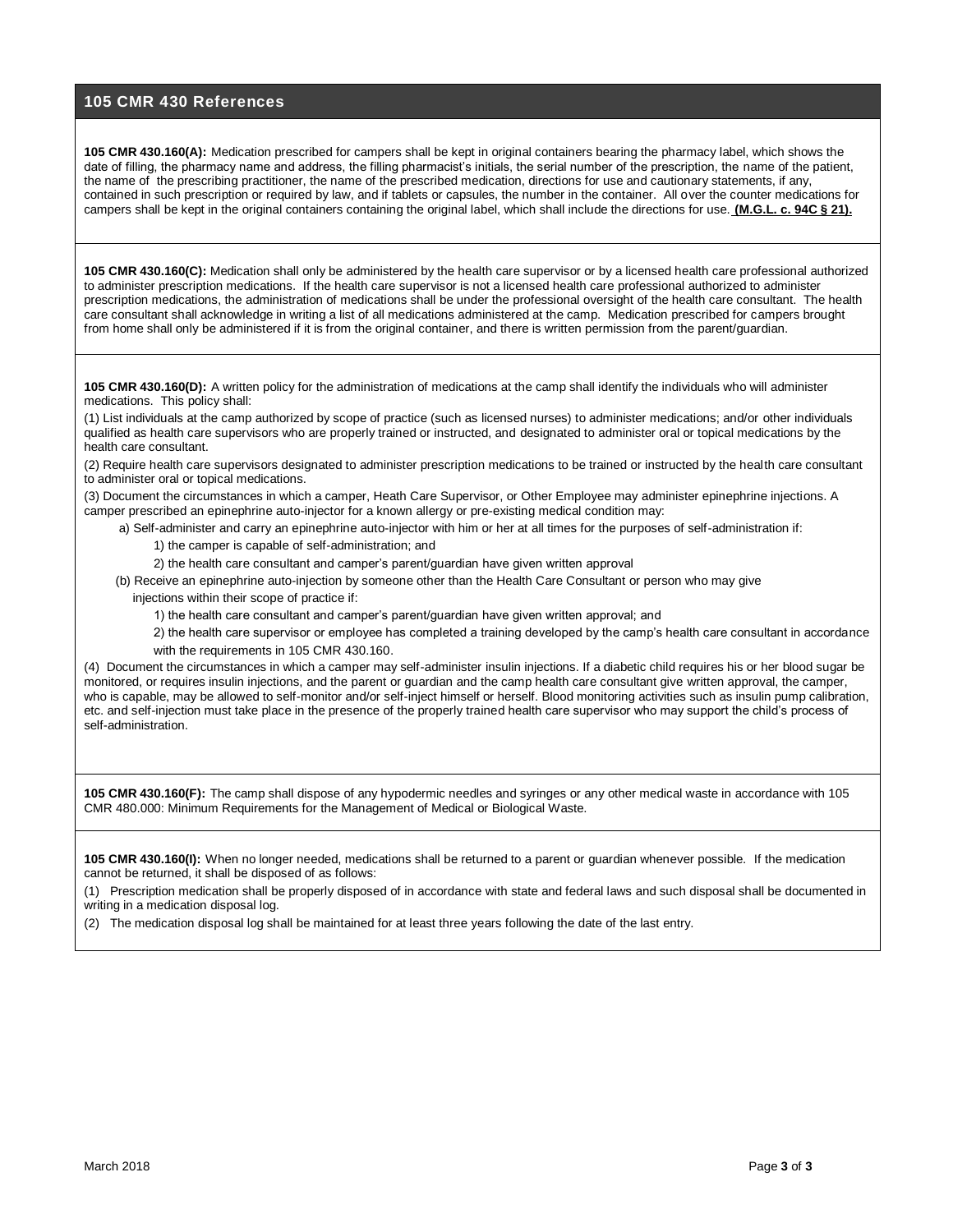

# DAY CAMPER PICKUP AUTHORIZATION AND EARLY PICKUP FORM

I, 1. All encodes the New England Chinese Youth (PARENT/GUARDIAN)

Summer Camp (NECYSC) to release my son/daughter (DAY CAMPER NAME)

to the named person(s) on the day(s) indicated below. I also notify NECYSC that

the Day Camper will be early pickup on the time indicated below.

|                                                                                            | Monday |           |     |  | Tuesday Wednesday |    | Thursday |     | Friday |    |
|--------------------------------------------------------------------------------------------|--------|-----------|-----|--|-------------------|----|----------|-----|--------|----|
| Early Pickup:                                                                              |        |           |     |  |                   |    |          |     |        |    |
| Noon $-1$ pm                                                                               |        |           |     |  |                   |    |          |     |        |    |
| Early Pickup:                                                                              |        |           |     |  |                   |    |          |     |        |    |
| $3:30 - 4$ pm                                                                              |        |           |     |  |                   |    |          |     |        |    |
| <b>Regular Time:</b>                                                                       |        |           |     |  |                   |    |          |     |        |    |
| $(5:15 - 5:45 \text{ pm})$                                                                 |        |           |     |  |                   |    |          |     |        |    |
| Authorized pickup<br>by other than<br><b>Parents</b><br>(circle Yes or No for<br>that day) | Yes    | <b>No</b> | Yes |  | No   Yes          | No | Yes      | No. | Yes    | No |
| Name of authorized<br>Person <b>including</b><br>parents                                   |        |           |     |  |                   |    |          |     |        |    |
| Authorized person<br>phone number                                                          |        |           |     |  |                   |    |          |     |        |    |

- People authorized to pick up must bring photo identification.
- Please include names of all authorized person **including parents**.
- This form can only be used for NECYSC DAY Camper pickup.
- Your child(ren) will be called for pickup when you arrive at the POD desk. Please allow extra time for the CIT along with your child(ren) to travel from their activity/class.

Date: Signature: Day Camp Group #: Parent/Guardian

Parent/Guardian Phone no.